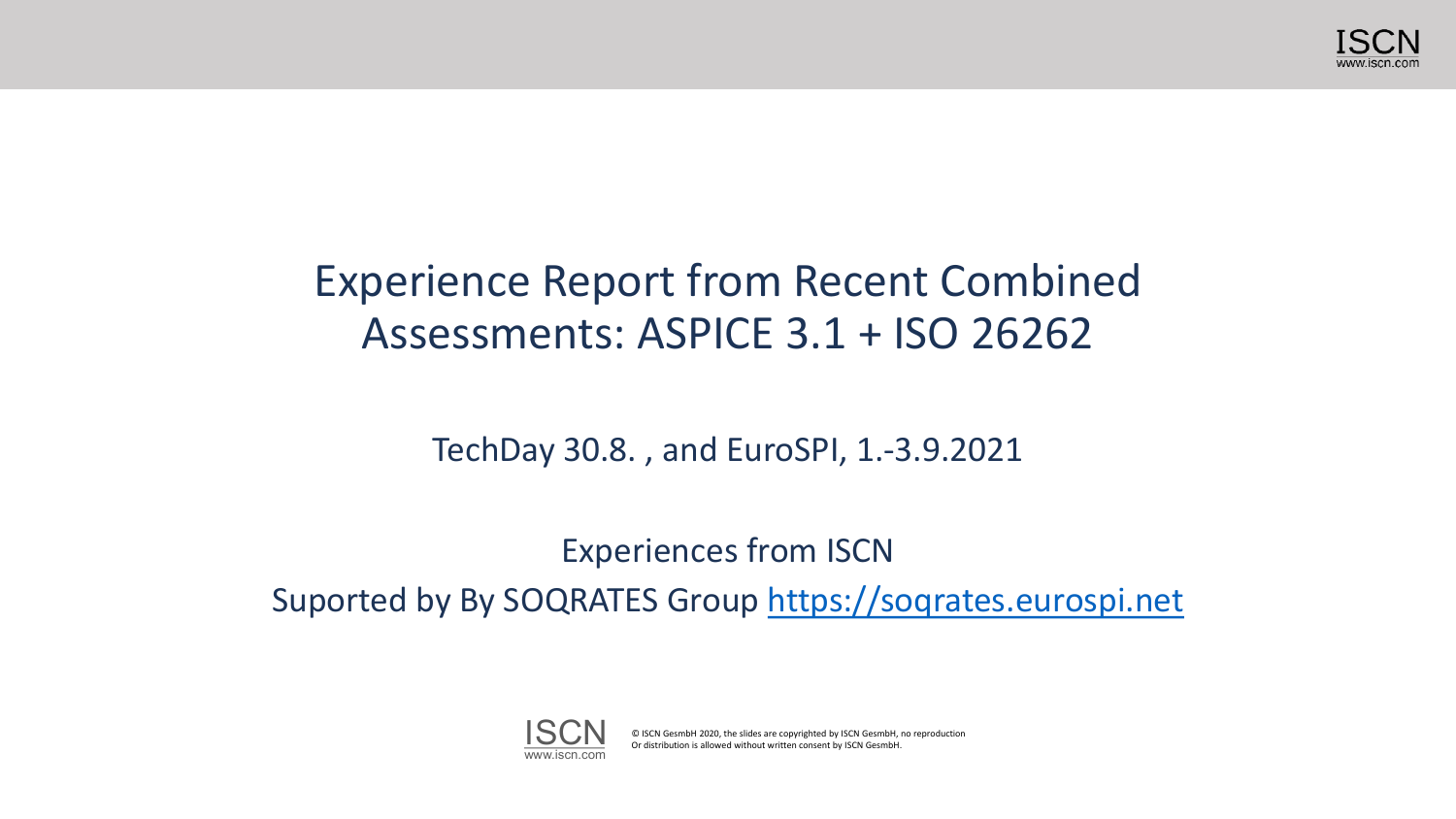

#### We make your safety audit and assessment work in practice



Presenter Researcher Profile

https://scholar.google.com/citat [ions?user=v2xVlnwAAAAJ&hl=d](https://scholar.google.com/citations?user=v2xVlnwAAAAJ&hl=de&oi=ao) e&oi=ao

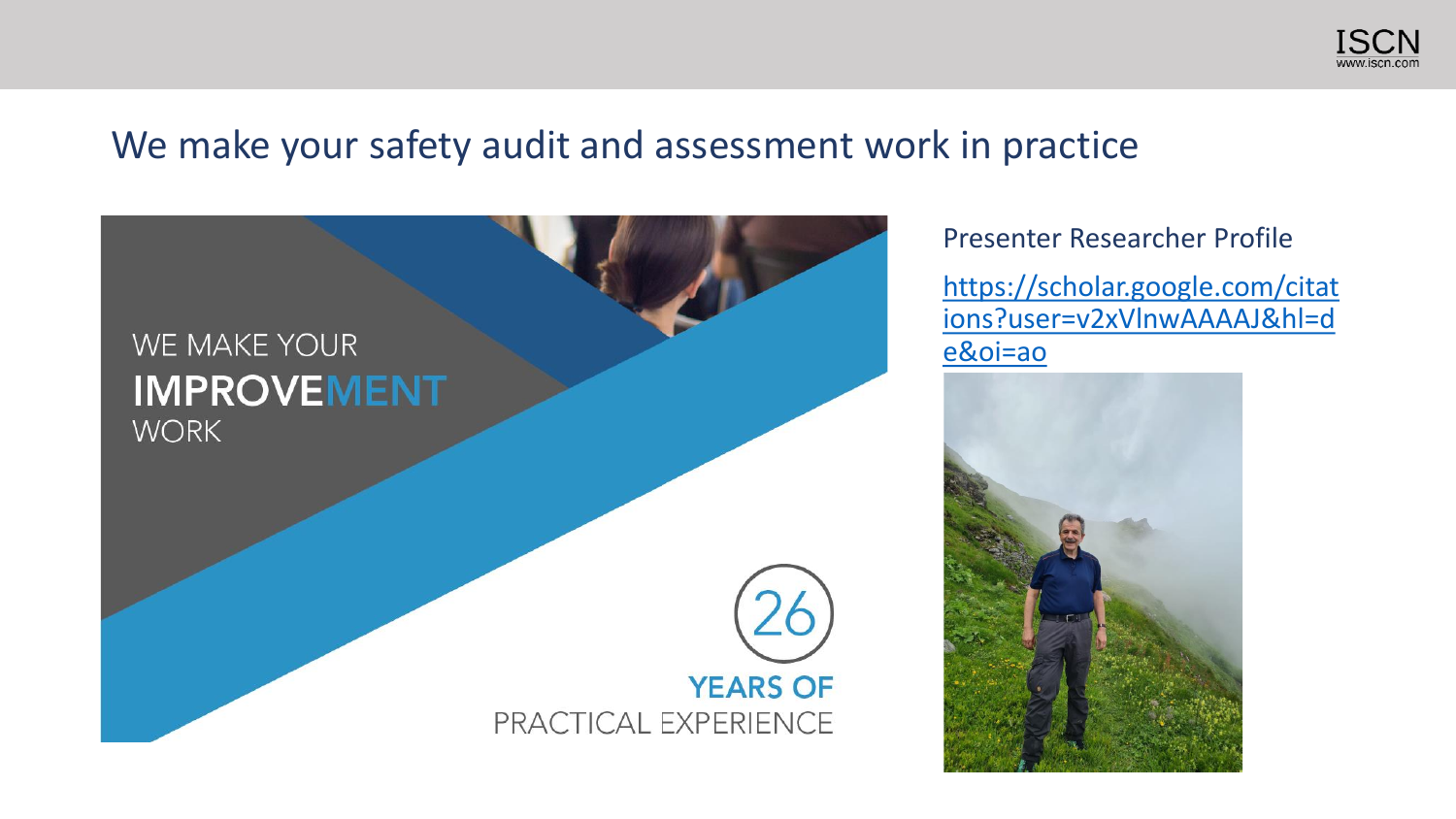

### **Motivation**

(1) Strategy until 2019: Safety Audit overlaps with ASPICE Assessment

- ASPICE questionnaire with extended questions
- Only remaining non overlapping topics (e.g. part 7 safety norm for production) asked extra

(2) New Strategy from 2020/2021 (already implemented in e.g. Daimler, BMW etc. projects by ISCN)

• Invention of a safety assessment technique that is aligned with the ASPICE V and walks in detail / technically through the safety goals (the most critical ones full technical check and the remaining by technical review)

#### **Conclusion**

 $(1)$  allowed a combination of the safety audit. (2) offers a new approach to run the safety assessment in a structured V approach per safety goal. (3) Both can be combined in one strategy.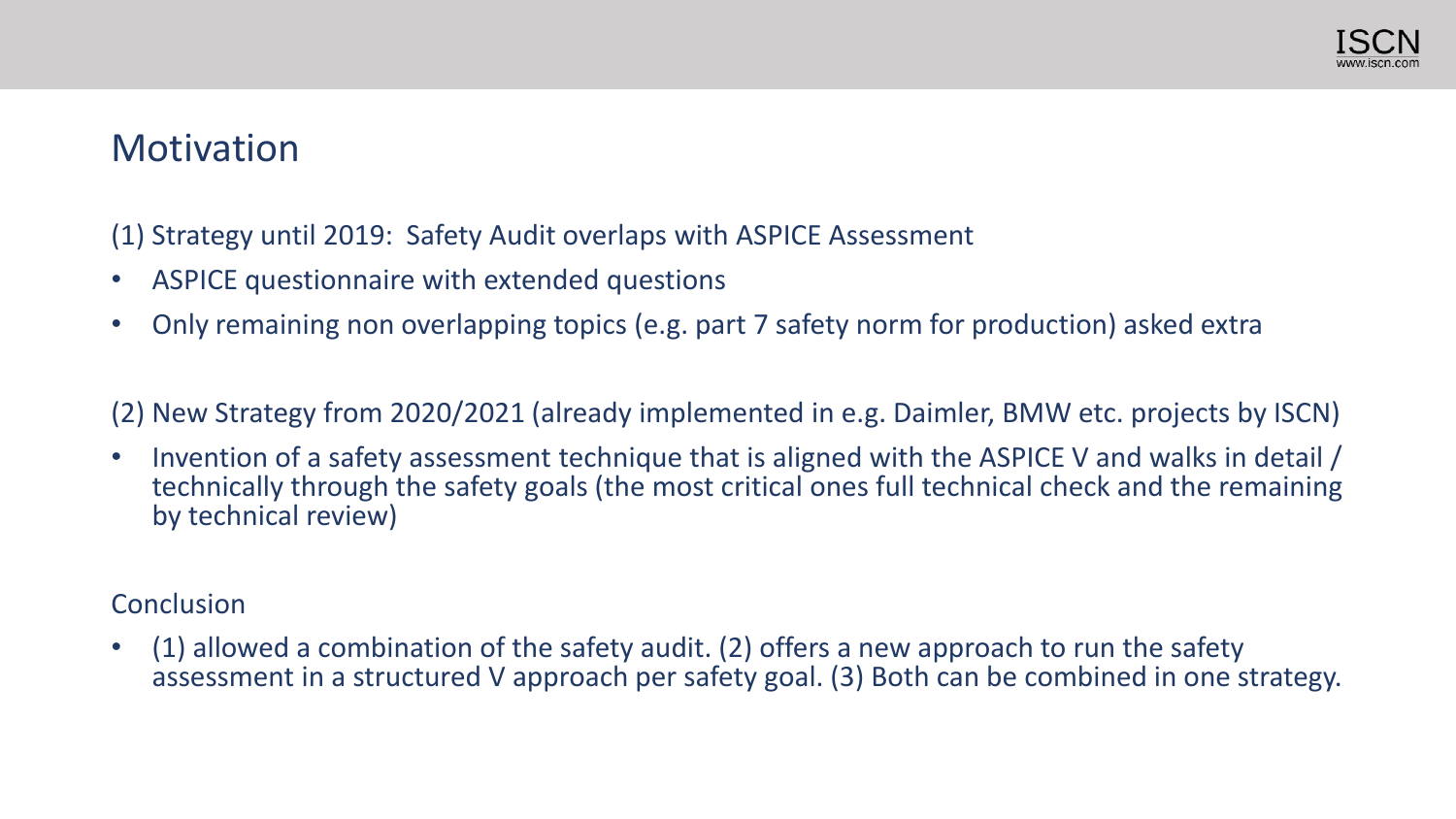

### Approach



#### ✓ Check per Safety Goal

- $\checkmark$  Technical Review along V Model
- $\checkmark$  Traceability of the safety case
- ✓ Work Products related will be checked

Kreiner C. et al. (2013) **Automotive Knowledge Alliance AQUA – Integrating Automotive SPICE, Six Sigma, and Functional Safety**. In: McCaffery F., O'Connor R.V., Messnarz R. (eds) Systems, Software and Services Process Improvement. EuroSPI 2013. Communications in Computer and Information Science, vol 364. Springer, Berlin, Heidelberg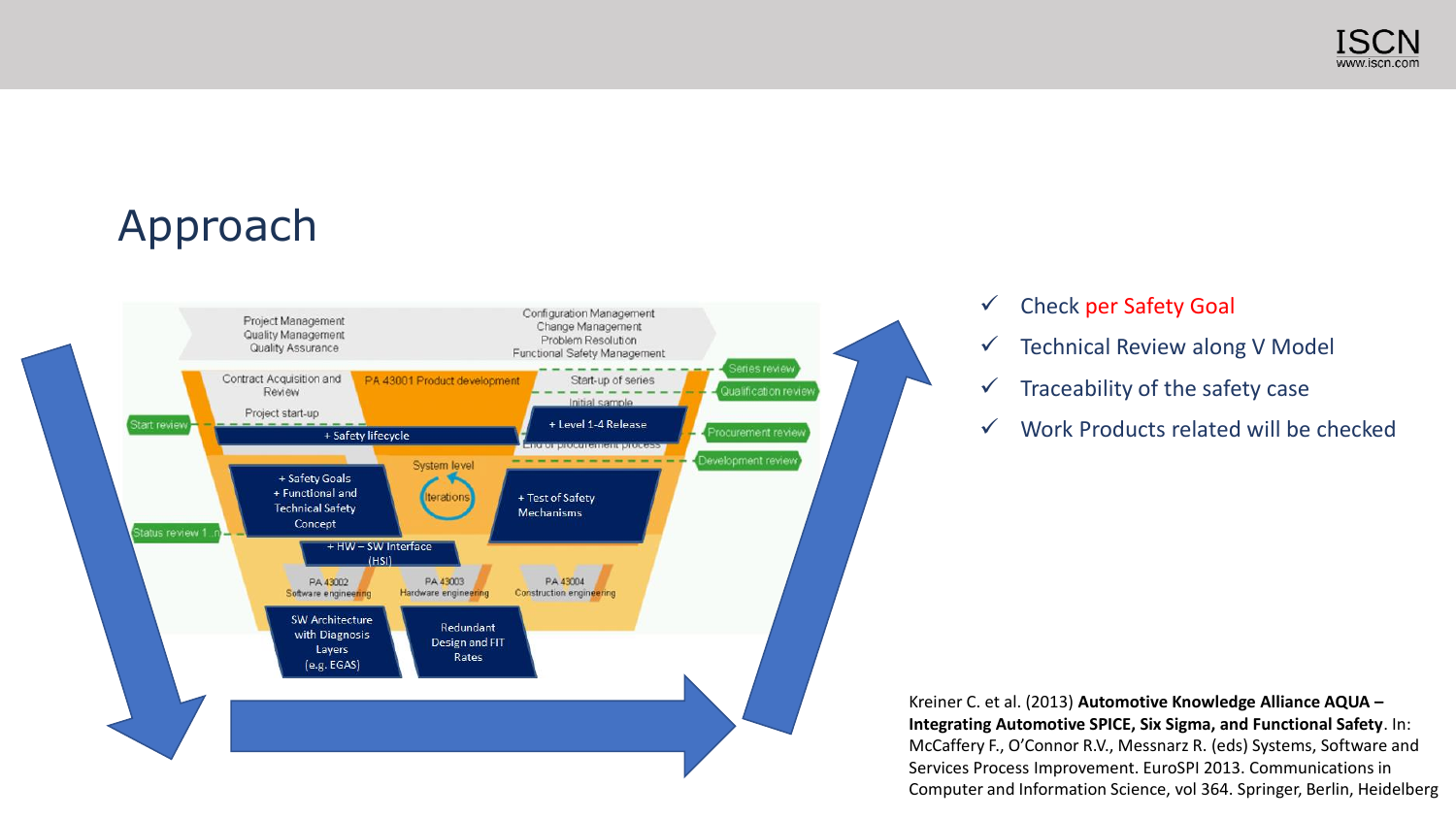

## **Safety Assessment of Safety Goals**

# Detailed Technical Check of work products content per safety goal SystemV & SW V & HW V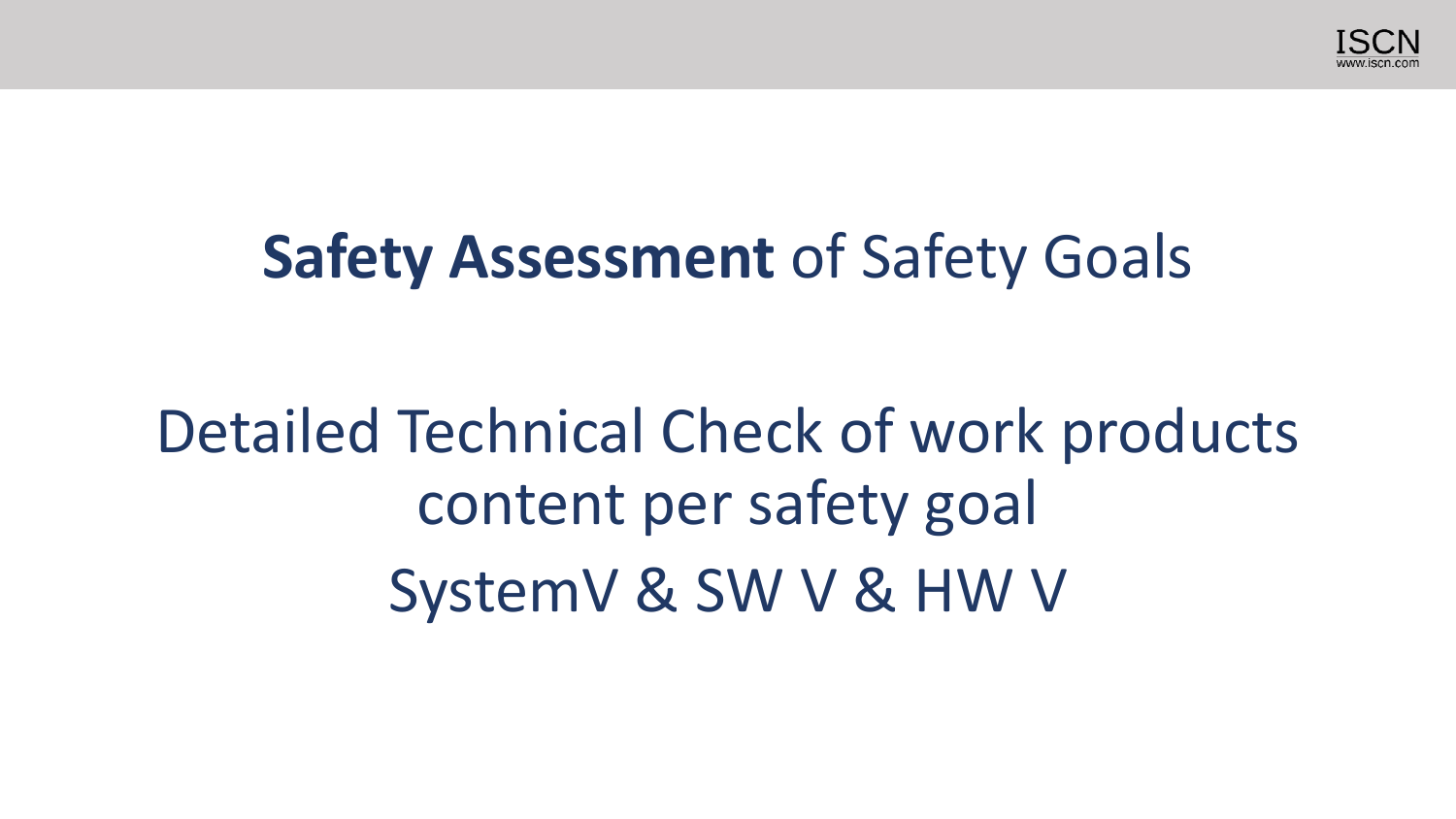

### Interview block  $x$  ( $x = 1$ ..3)

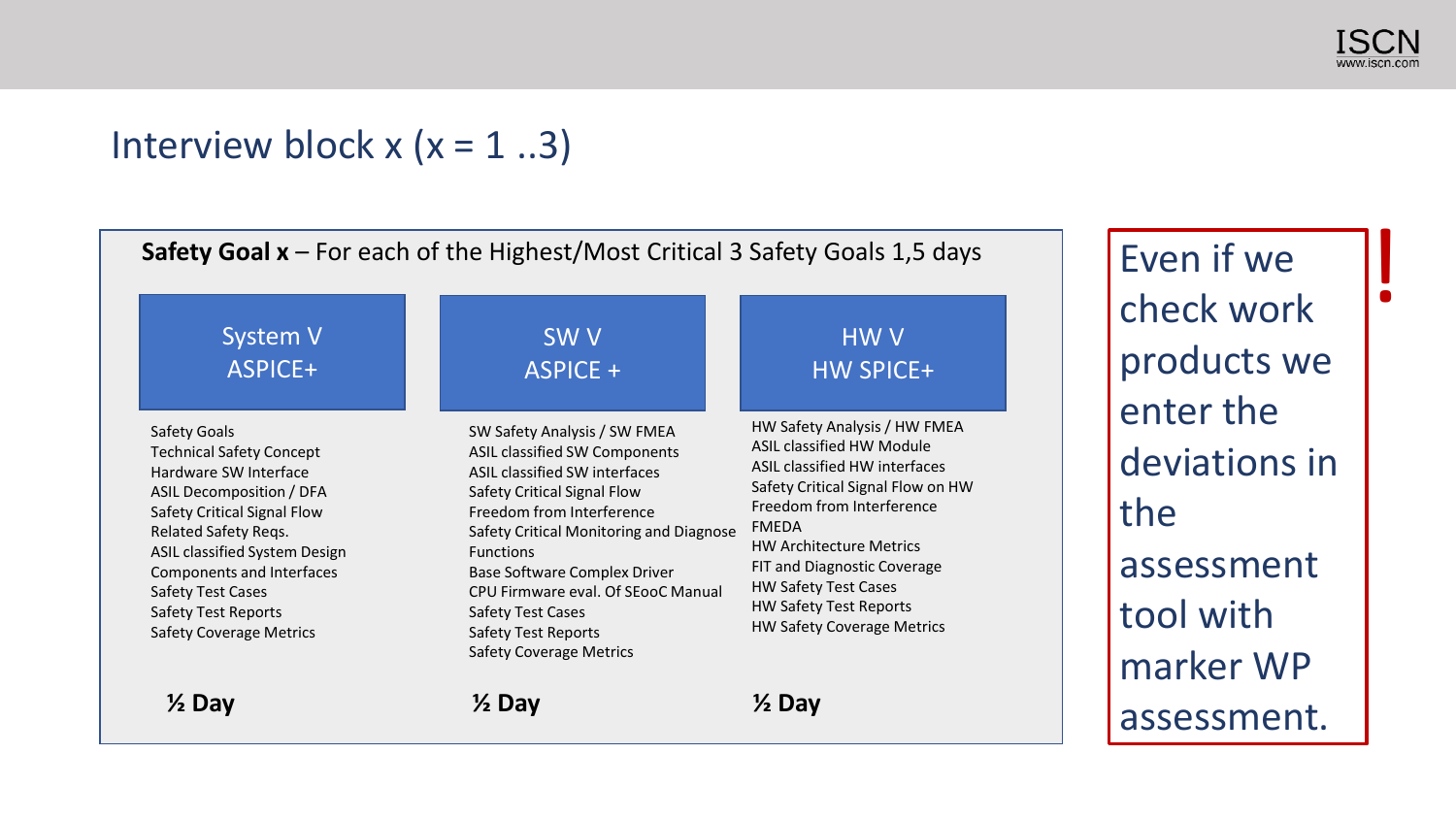

### Review of Remaining Safety Goal in Home Office by Experts

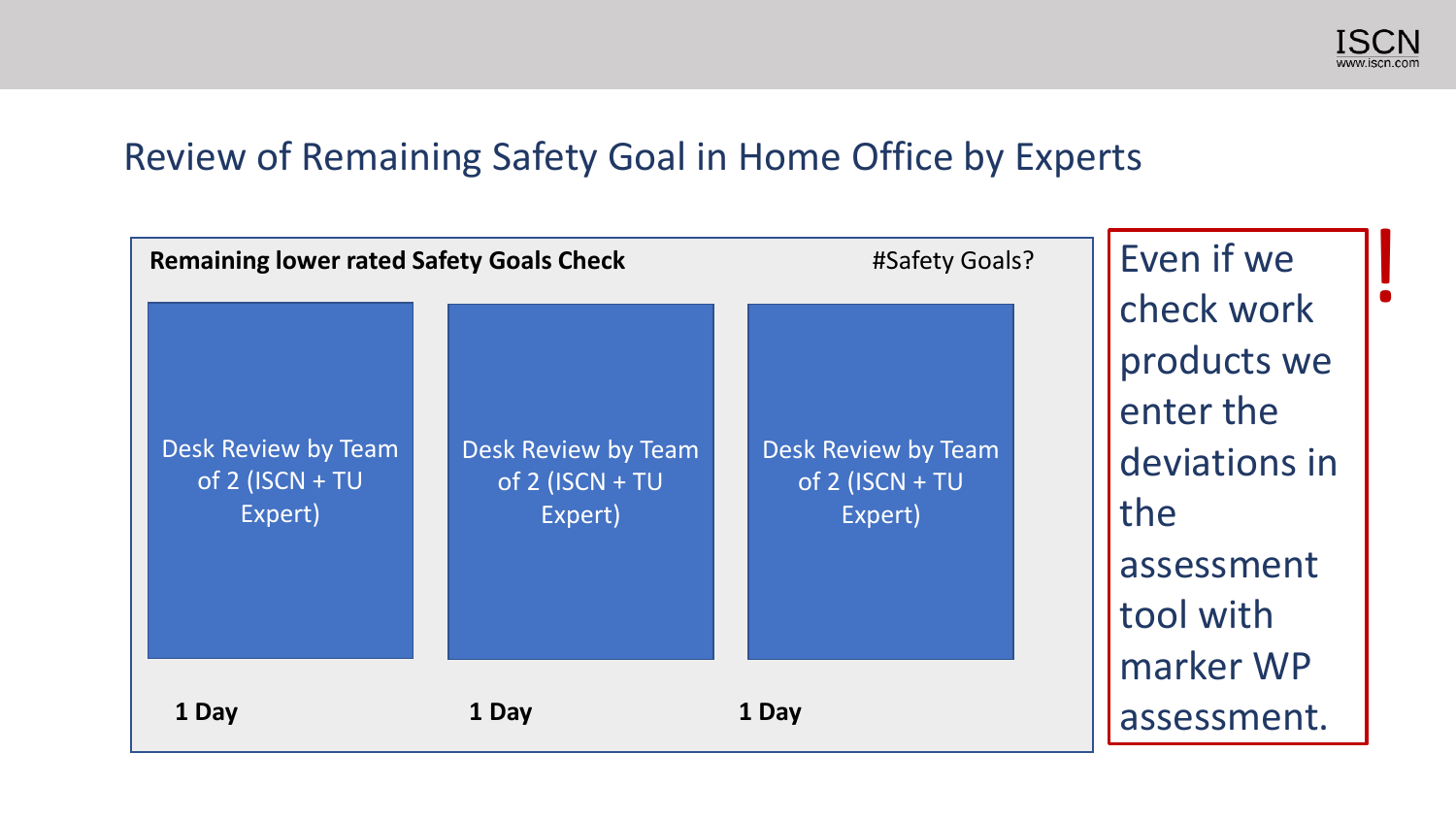

#### Generic Schedule

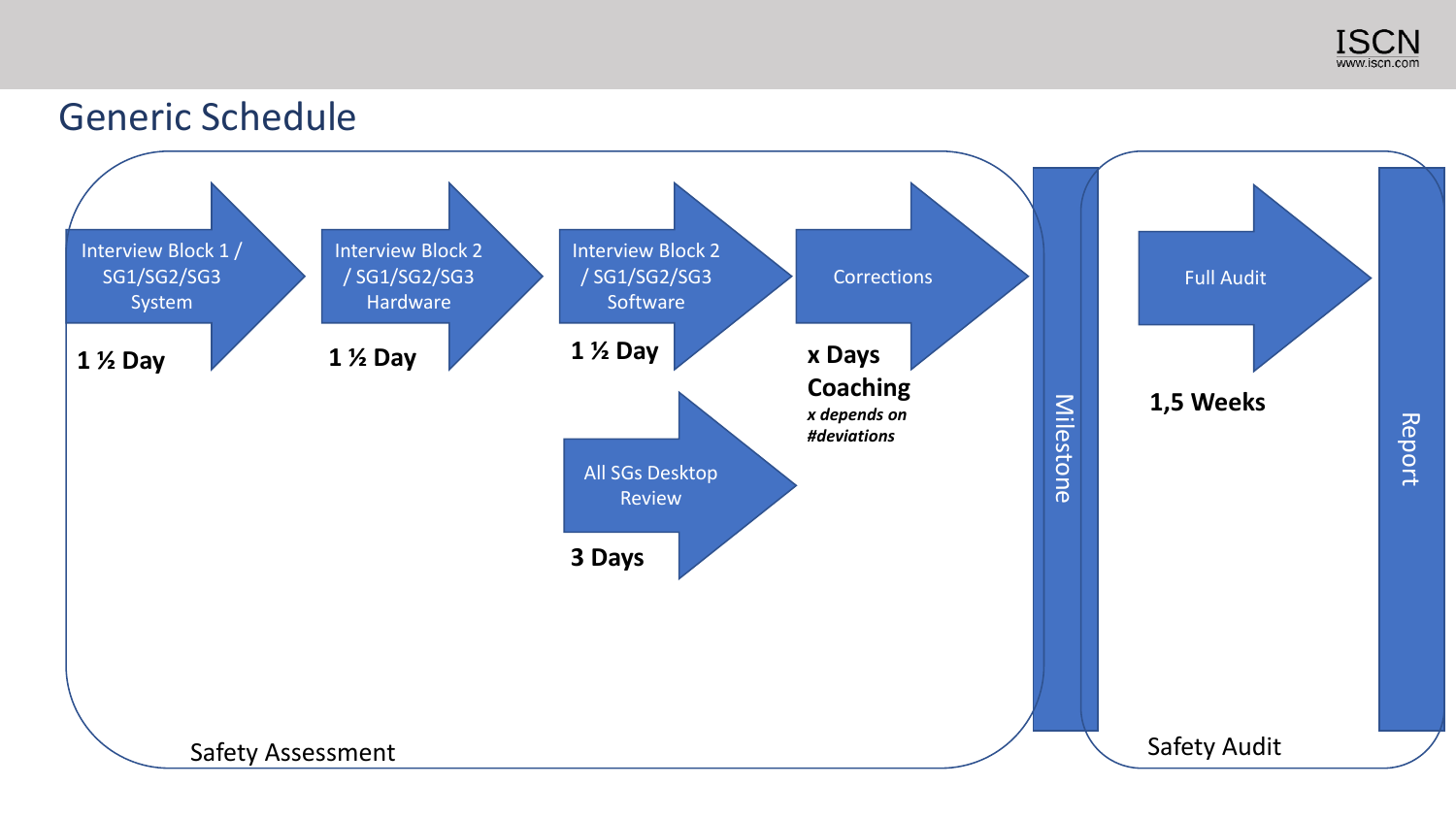

### FUNCTIONAL SAFETY & AUTOMOTIVE SPICE

Practice

A unique Integrated Automotive & Safety SPICE Assessment Approach.

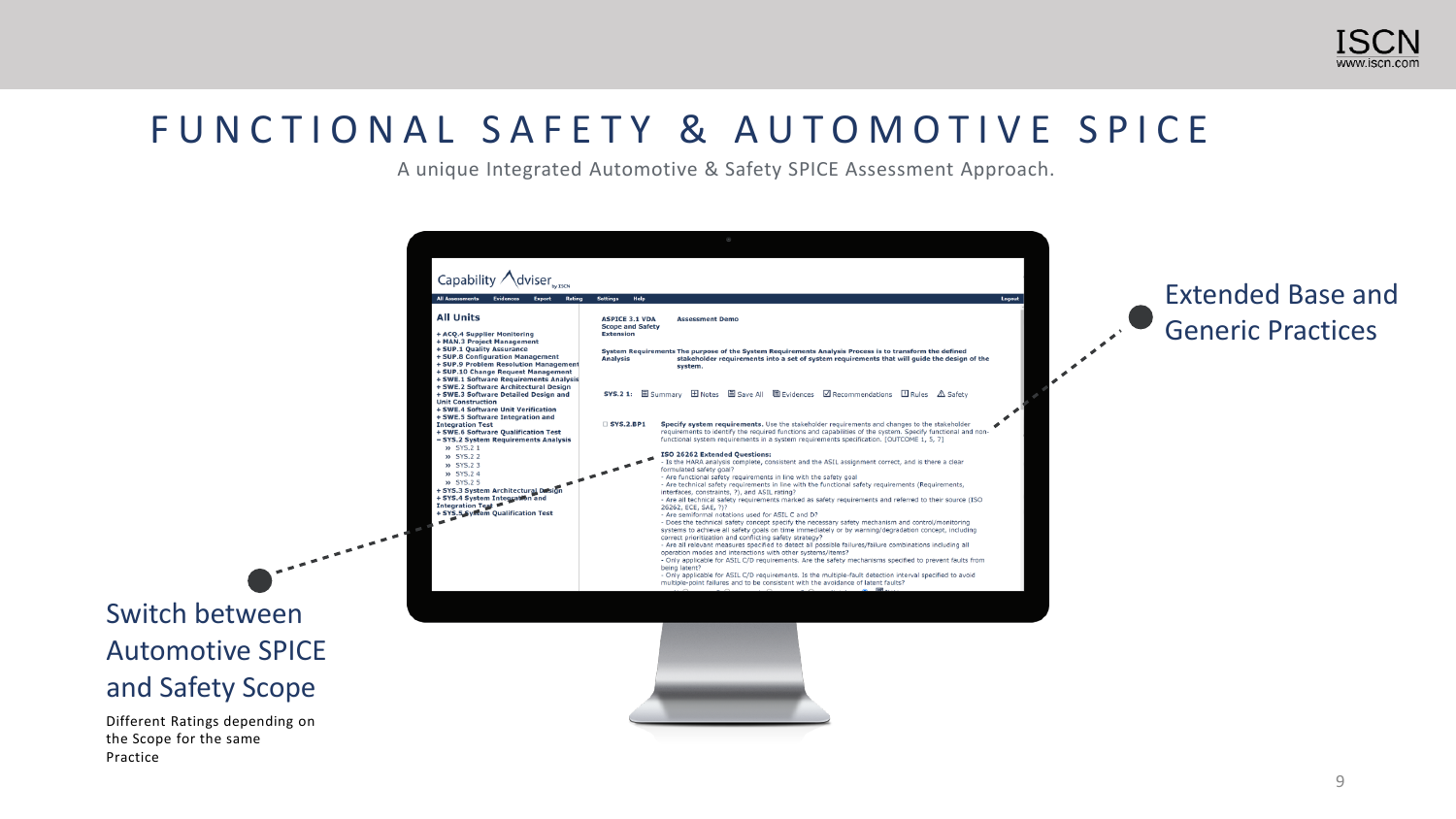

#### Capability  $\bigwedge$  dviser<sub>by ISCN</sub>

| All Assessments Evidences Export<br>Help<br>Rating<br>Settings                                                                                                                  |                                                                                                                                                                                                                                                                                                                                                                                                                                                                                                                  | Logout                                                                                                                                                                                                                                                                                                                                                                                                                                                                          |  |  |  |  |  |  |
|---------------------------------------------------------------------------------------------------------------------------------------------------------------------------------|------------------------------------------------------------------------------------------------------------------------------------------------------------------------------------------------------------------------------------------------------------------------------------------------------------------------------------------------------------------------------------------------------------------------------------------------------------------------------------------------------------------|---------------------------------------------------------------------------------------------------------------------------------------------------------------------------------------------------------------------------------------------------------------------------------------------------------------------------------------------------------------------------------------------------------------------------------------------------------------------------------|--|--|--|--|--|--|
| <b>All Units</b>                                                                                                                                                                | <b>Extension</b>                                                                                                                                                                                                                                                                                                                                                                                                                                                                                                 | ASPICE 3.1 VDA Scope and Safety Safety Extension of ASPICE Demo                                                                                                                                                                                                                                                                                                                                                                                                                 |  |  |  |  |  |  |
| + ACQ.4 Supplier Monitoring<br>+ MAN.3 Project Management<br>+ SUP.1 Quality Assurance<br>+ SUP.8 Configuration Management<br>+ SUP.9 Problem Resolution Management             | <b>System Architectural Design</b>                                                                                                                                                                                                                                                                                                                                                                                                                                                                               | The purpose of the System Architectural Design Process is to establish a system architectural design and identify which system requirements are<br>to be allocated to which elements of the system, and to evaluate the system architectural design against defined criteria.                                                                                                                                                                                                   |  |  |  |  |  |  |
| + SUP.10 Change Request Management<br>+ SWE.1 Software Requirements Analysis<br>+ SWE.2 Software Architectural Design<br>+ SWE.3 Software Detailed Design and Unit Construction | SYS.3 1:                                                                                                                                                                                                                                                                                                                                                                                                                                                                                                         | ■ Save All ■ Evidences ■ Recommendations ■ Rules △ Safety<br>$\boxplus$ Notes<br><b>国 Summary</b>                                                                                                                                                                                                                                                                                                                                                                               |  |  |  |  |  |  |
| + SWE.4 Software Unit Verification<br>+ SWE.5 Software Integration and Integration Test<br>+ SWE.6 Software Qualification Test<br>+ SYS.2 System Requirements Analysis          | $\mathbb{K}$ SYS.3.BP1                                                                                                                                                                                                                                                                                                                                                                                                                                                                                           | Develop system architectural design. Develop and document the system architectural design that specifies the elements of the system with respect to functional and non-<br>functional system requirements. [OUTCOME 1]<br><b>ISO 26262 Extended Questions:</b>                                                                                                                                                                                                                  |  |  |  |  |  |  |
| - SYS.3 System Architectural Design<br>>> SYS.3 1                                                                                                                               |                                                                                                                                                                                                                                                                                                                                                                                                                                                                                                                  | - Show a technical safety concept including not only requirements but a technical safety architecture<br>- Show the decomposition/redundancy strategy depending on the assigned ASIL levels.                                                                                                                                                                                                                                                                                    |  |  |  |  |  |  |
| >> SYS.3 2<br>>> SYS.33                                                                                                                                                         | marked.                                                                                                                                                                                                                                                                                                                                                                                                                                                                                                          | - Design of hardware based on safety requirements and required fit rates and redundancies. The safety-relevant hard- and software parts and safety functions are identified and<br>- Consider the entire functional flow starting from the sensors to the ECU. Show the signal flow to reach a safe state (including the overall hardware and software, sensors,                                                                                                                |  |  |  |  |  |  |
| >> SYS.34<br>>> SYS.3 5<br>+ SYS.4 System Integration and Integration Test<br>+ SYS.5 System Qualification Test                                                                 |                                                                                                                                                                                                                                                                                                                                                                                                                                                                                                                  | actuators, programmable electronics, etc). Include timing aspects like latency time, reaction time.<br>- Design exception handling and diagnose system on different levels which for each critical error switches to a control state. Consider diagnose levels and use the e-gas model as<br>a reference case. (Level 1 - base diagnosis, Level 2 - independent plausibility checks and functional diagnosis, Level 3 - system control, checking the call sequences, processor, |  |  |  |  |  |  |
|                                                                                                                                                                                 | $etc.$ ).<br>- Demonstrate the appropriate selection of the processor architecture, the amount of self- diagnose covered by the processor architecture, and the amount of additional control<br>measures needed to protect against processor failures.<br>- Show how the subsystem requirements (e.g. software safety requirements) are derived from the technical safety requirements/concept and the system design. This needs to                                                                              |                                                                                                                                                                                                                                                                                                                                                                                                                                                                                 |  |  |  |  |  |  |
|                                                                                                                                                                                 | be demonstrated in the linking model.<br>- Show that all operating modes of the system have been considered, and demonstrate the task management, especially for the safety tasks.<br>- How the coverage of hardware error models (derived from FTA and FMEDA). Define and analyse hardware metrics to assure a safe state in case of random hardware failure to<br>cover hardware diagnostic features to detect random hardware failures, and to select the right hardware solution to reach the target values. |                                                                                                                                                                                                                                                                                                                                                                                                                                                                                 |  |  |  |  |  |  |
|                                                                                                                                                                                 | functions).                                                                                                                                                                                                                                                                                                                                                                                                                                                                                                      | - Treat all the hardware and software as safety-relevant where a safety-relevant system is intended to realize both safety and non-safety functions unless it can be shown that<br>the implementation of the safety and non-safety functions is sufficiently independent (i.e. that the failure of any non-safety-related functions does not affect the safety-related                                                                                                          |  |  |  |  |  |  |
|                                                                                                                                                                                 |                                                                                                                                                                                                                                                                                                                                                                                                                                                                                                                  | - Use the ISO 26262 method tables to demonstrate that appropriate system design techniques were used (depending on the ASIL classification)                                                                                                                                                                                                                                                                                                                                     |  |  |  |  |  |  |
|                                                                                                                                                                                 | Strengths:                                                                                                                                                                                                                                                                                                                                                                                                                                                                                                       | ■ Note<br>N O<br>$P$ $\bigcirc$<br>F O<br>Not App. $\bigcirc$<br>L O                                                                                                                                                                                                                                                                                                                                                                                                            |  |  |  |  |  |  |
|                                                                                                                                                                                 |                                                                                                                                                                                                                                                                                                                                                                                                                                                                                                                  | Safety Goal 1 Check - ASIL B:<br>$\wedge$<br>Figure 2 SYS.3 9322<br>The Figure 2 shows in yellow and red the signal flow to control temp and if one<br>of the two is exceeding limit by HM it switches off<br>Filter for A SafetyGoal = SG1<br>12 regg. are related purely to SG1<br>Re. ID SYS3 3320 with temp limits 110 - 115 - 120 (range), the limit.<br>Measurement range 25-150                                                                                          |  |  |  |  |  |  |
|                                                                                                                                                                                 |                                                                                                                                                                                                                                                                                                                                                                                                                                                                                                                  | Weaknesses:                                                                                                                                                                                                                                                                                                                                                                                                                                                                     |  |  |  |  |  |  |
|                                                                                                                                                                                 |                                                                                                                                                                                                                                                                                                                                                                                                                                                                                                                  | Safety Goal 1 related:<br>SYS3 411 the 2 temp sensors should be each ASIL-A, it is QM?, should be A<br>SYS3 <sup>-</sup> 416 the OR gate in the signal path in HM is single point fault possibility,                                                                                                                                                                                                                                                                            |  |  |  |  |  |  |
|                                                                                                                                                                                 |                                                                                                                                                                                                                                                                                                                                                                                                                                                                                                                  | <u> Literaria comunicare do controla comunicación de la controlada de la comunicación de esta comun</u>                                                                                                                                                                                                                                                                                                                                                                         |  |  |  |  |  |  |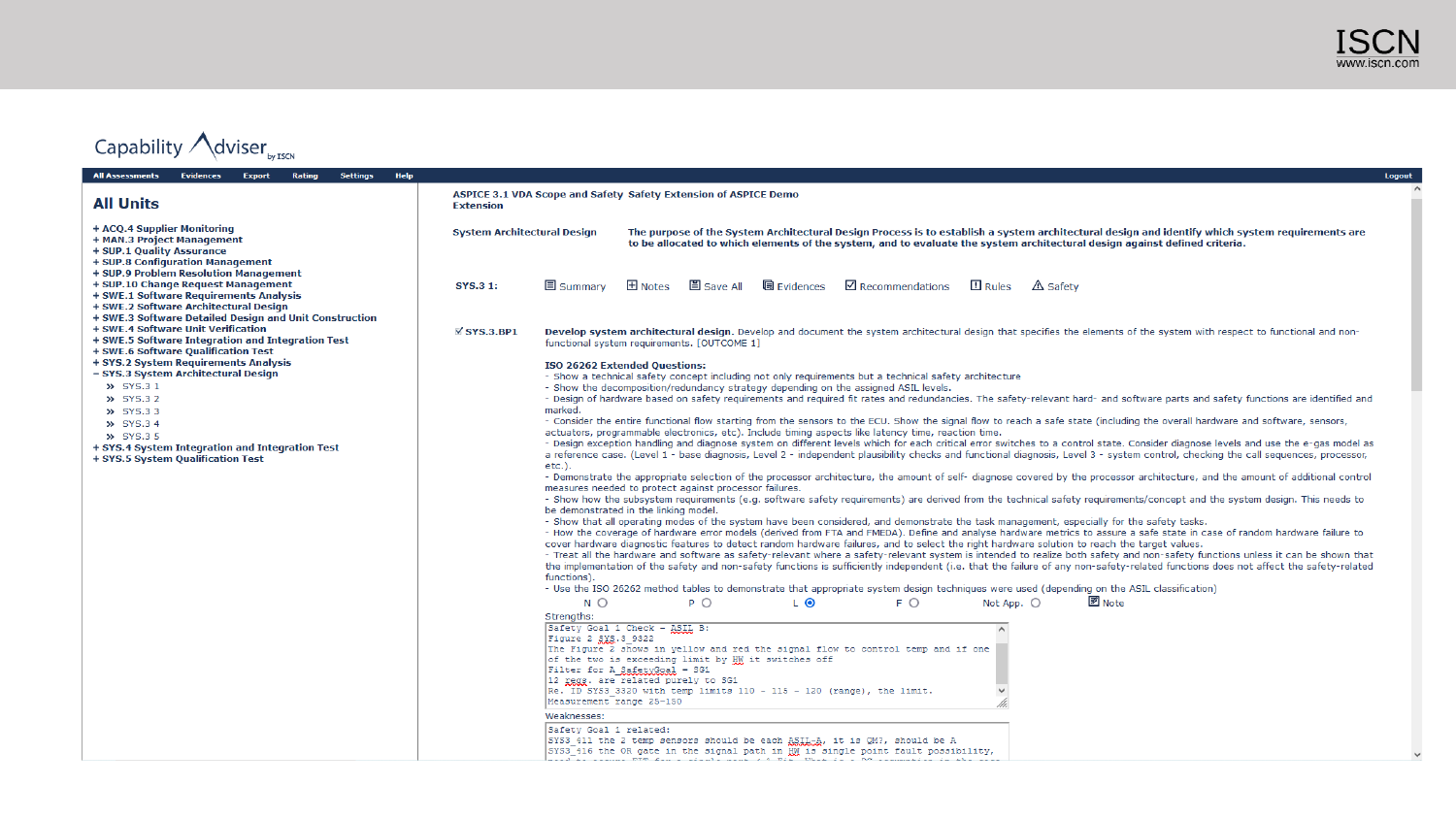

### Important Message

# Complete Audit after correcting the deviations found in the safety assessment / safety goal checks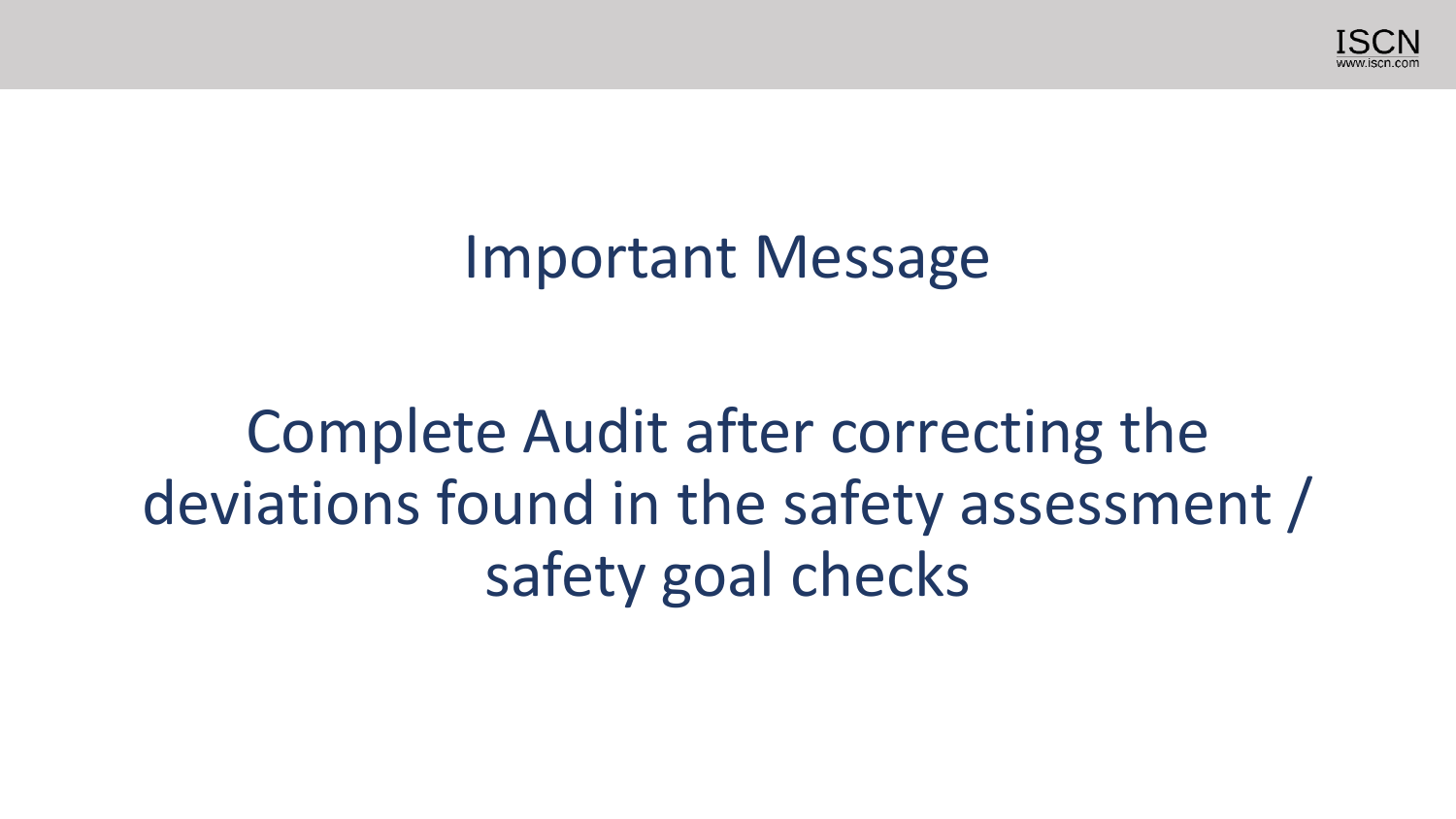

## **Safety Complete Audit**

## Based on ASPICE+ Extension for VDA Scope + HW SPICE + Extension from SOQRATES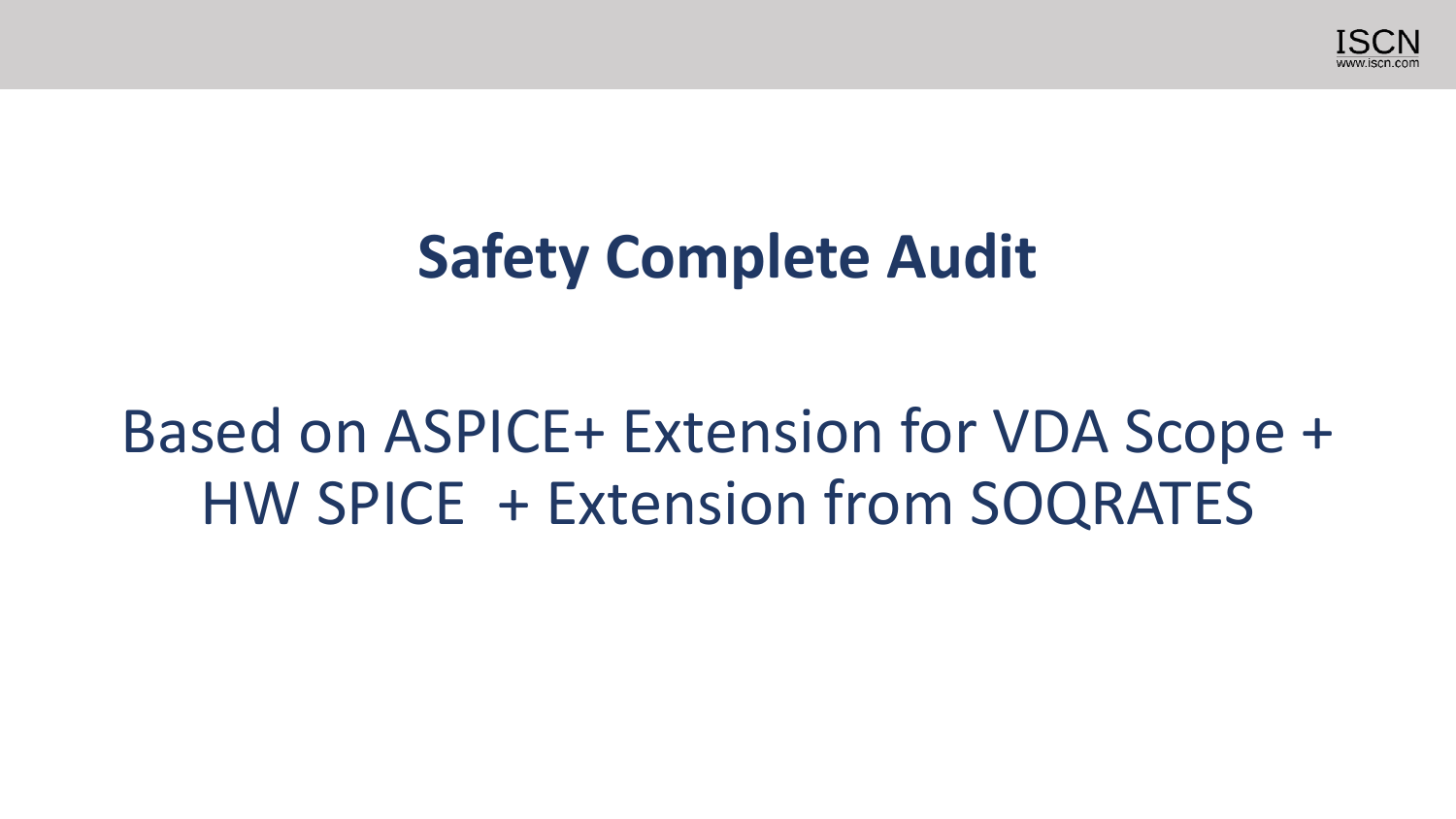

#### Sources Used

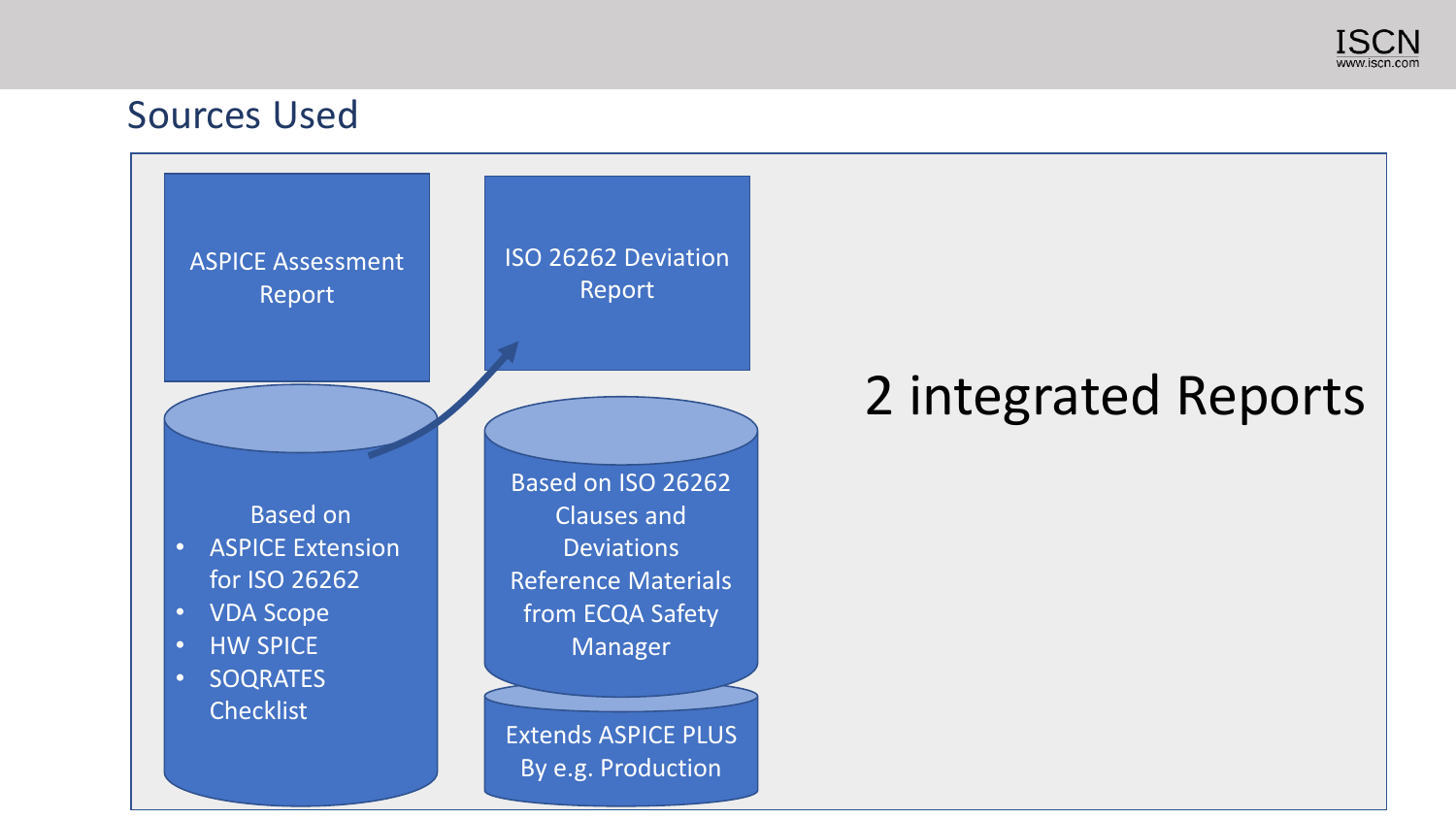

### **Reports**

- ASPICE assessment report and
- ISO 26262 Deviation Report

#### Example:

|                    |       |             |             | Legend: |              | N (Not Adequate)                                                                                                |                    | Deviation which cannot be corrected                                                      |                     |      |
|--------------------|-------|-------------|-------------|---------|--------------|-----------------------------------------------------------------------------------------------------------------|--------------------|------------------------------------------------------------------------------------------|---------------------|------|
|                    |       |             |             |         |              | P (Partially Adequate)                                                                                          |                    | Deviation which can be corrected with significant effort                                 |                     |      |
|                    |       |             |             |         |              | L (Largely Adequate)                                                                                            |                    | Recommendation which can be corrected with little effort                                 |                     |      |
|                    |       |             |             |         |              | F (Fully Adequate)                                                                                              |                    | No deviation                                                                             |                     |      |
|                    |       |             |             |         |              |                                                                                                                 |                    |                                                                                          |                     |      |
| ISO26262 reference |       |             | in scope    |         | <b>FIRMA</b> |                                                                                                                 | <b>Action Plan</b> |                                                                                          |                     |      |
|                    |       |             |             | oŀ      |              | <b>Evidences Referenced from the Orgamisation</b>                                                               | Rating             | <b>Improvement Recommendation</b>                                                        | <b>Respo</b> Target |      |
| Pa Cl Re           |       |             | Sub-        | assessm |              |                                                                                                                 |                    |                                                                                          |                     |      |
|                    | au  q | Vorkproduct | Vorkproduct | ent     | Priority     |                                                                                                                 |                    |                                                                                          | l Vho               | Date |
|                    |       | $5,3$ HSI   |             | Yes     |              | . The main interfaces are not described in an HSI but are comtaimned in different files                         |                    | Mark these interfaces in the safety case assumptions/descriptions in the safey case v1.9 |                     |      |
|                    |       |             |             |         |              | - Interfaces to LED, the current is simaluted based on a datan sheet and temperature profile, and this data is  |                    | descriptions.                                                                            |                     |      |
|                    |       |             |             |         |              | configured as a parameter (in the project this is 780 mA). Parameter name is pLedNomCurrent.                    |                    | The current system design does not show GND as safety relevant.                          |                     |      |
|                    |       |             |             |         |              | - electrical interface of cable connector of CAN. The detail design of the connector is in Visio and the safety |                    |                                                                                          |                     |      |
|                    |       |             |             |         |              | assumption is in the safety case.                                                                               |                    |                                                                                          |                     |      |
|                    |       |             |             |         |              | - the file HCM_Parameters_V426_",xlsm contains a list of all design parameters that can be configured in the    |                    |                                                                                          |                     |      |
|                    |       |             |             |         |              | software and are dependent on the system layout.                                                                |                    |                                                                                          |                     |      |
|                    |       |             |             |         |              | - Wire harness: 1060.007.0530 X60 cable harness MID ECE left.xls                                                |                    |                                                                                          |                     |      |
|                    |       |             |             |         |              |                                                                                                                 |                    |                                                                                          |                     |      |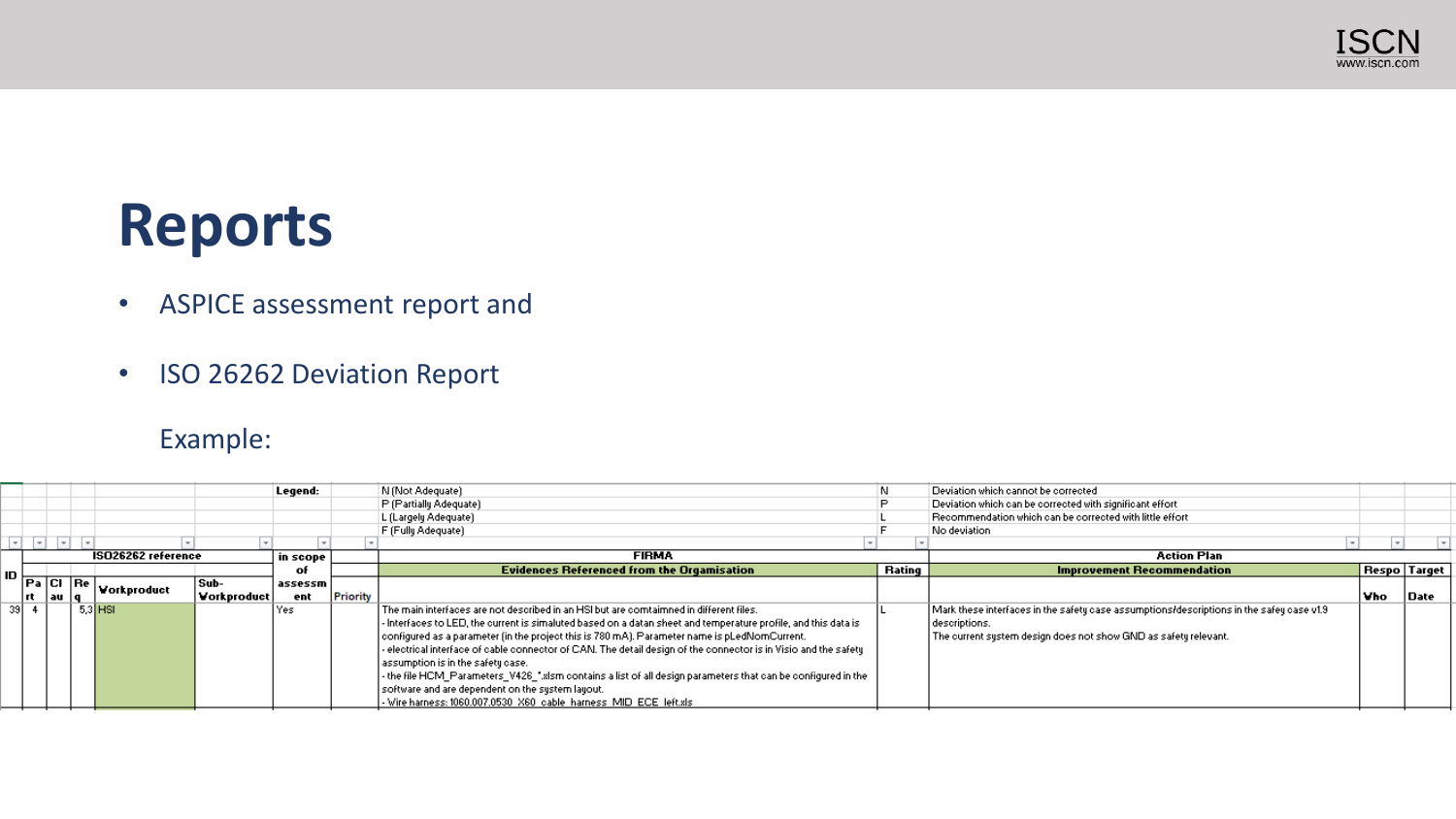



 $\checkmark$  Assessments, consulting and training in the field of System, Services and Software Process Improvement and Innovation



✓ Organiser of the EuroSPI (European Software, Sytem and Services Process Improvement and Innovation) conference series since 1994 [\(www.eurospi.net\)](http://www.eurospi.net/)



 $\checkmark$  Founding member, vice-president and technology provider for the European Certification and Qualification Association